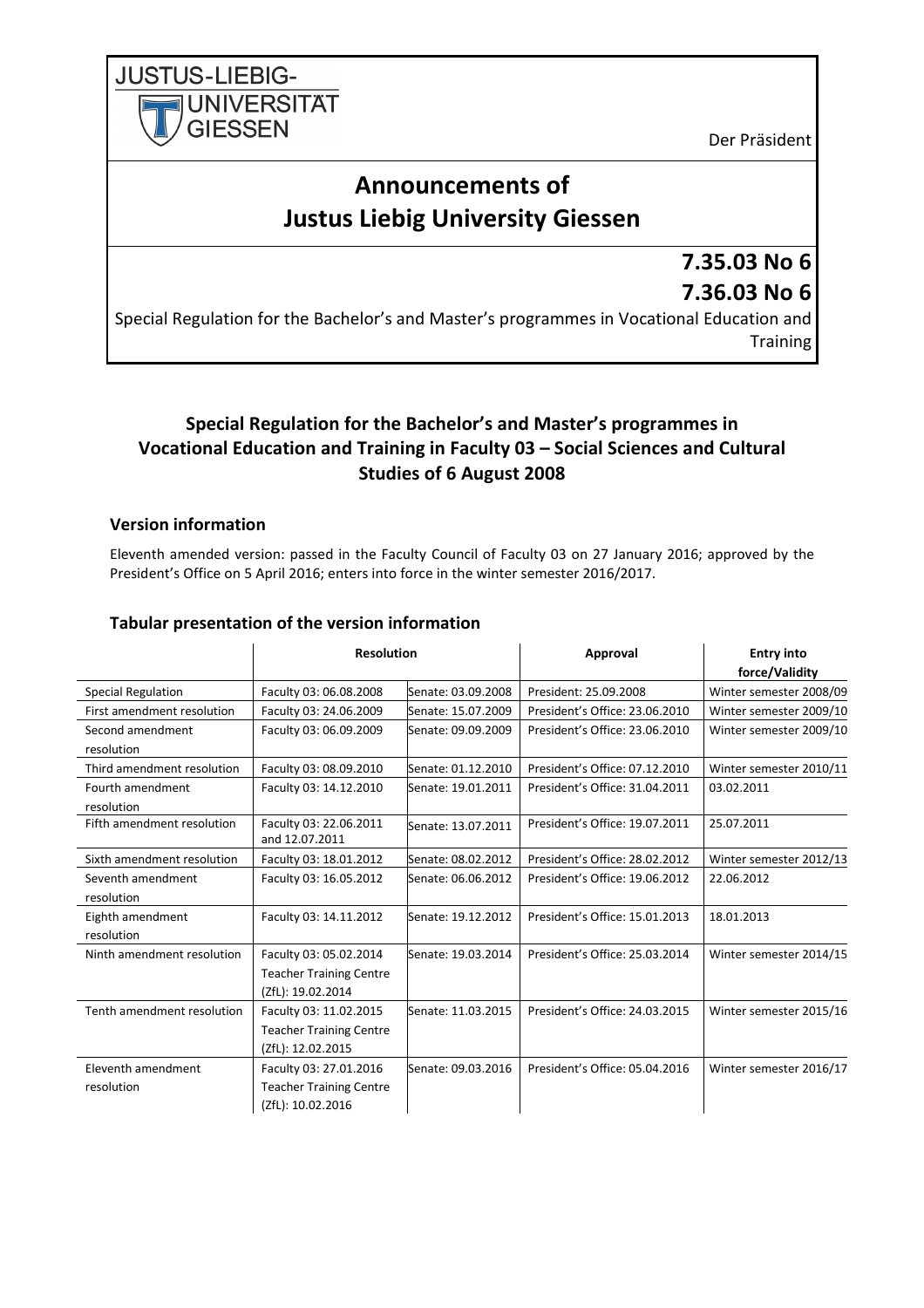| Special Regulation for the Bachelor's and Master's study | 01.11.2016 | 7.35.03 No 6 | p. 2 |
|----------------------------------------------------------|------------|--------------|------|
| programmes in Vocational Education and Training          |            | 7.36.03 No 6 |      |

#### **Contents**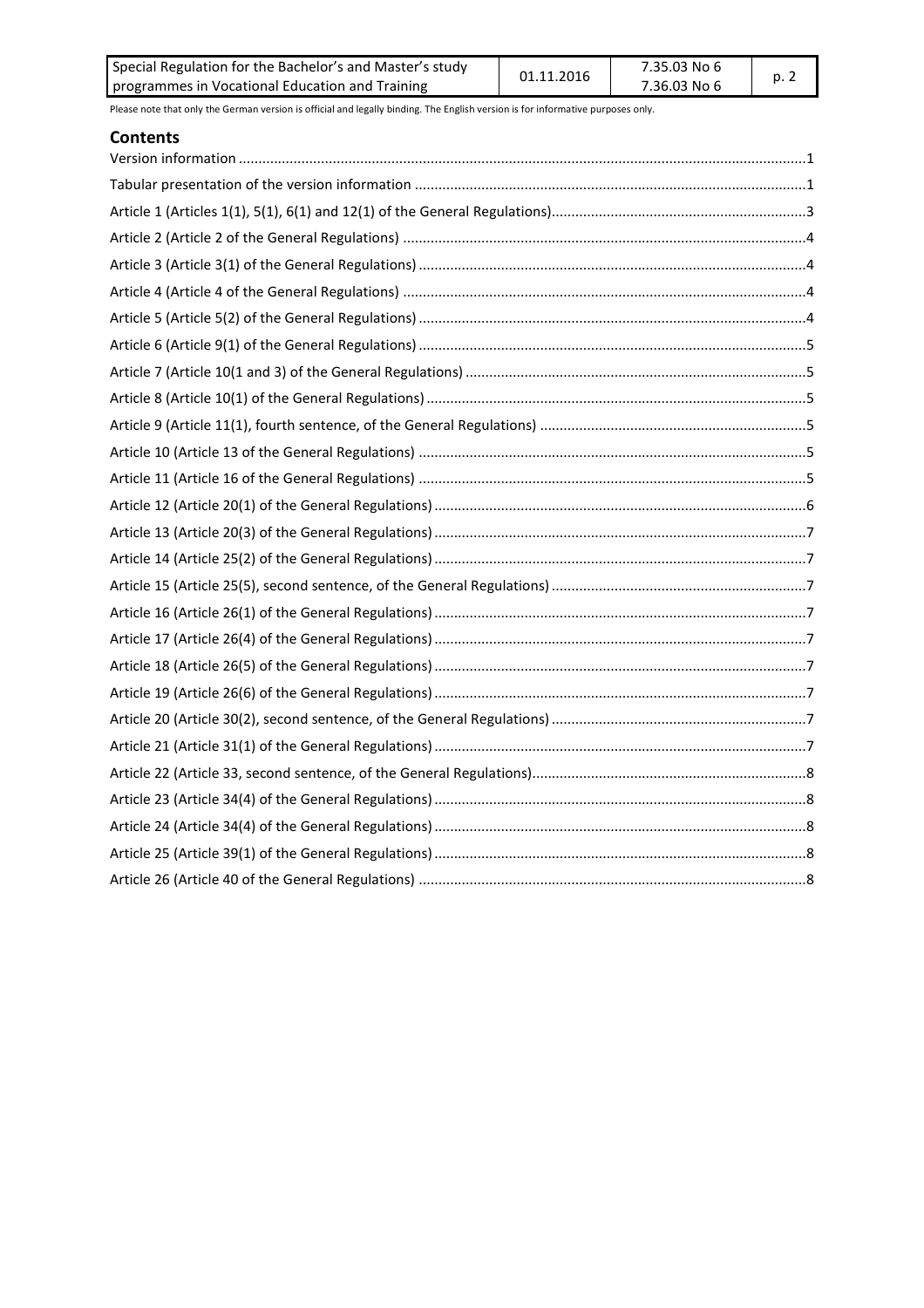| Special Regulation for the Bachelor's and Master's study | 01.11.2016 | 7.35.03 No 6 | p. 3 |
|----------------------------------------------------------|------------|--------------|------|
| programmes in Vocational Education and Training          |            | 7.36.03 No 6 |      |

Supplementing the applicable version of the General Regulations for modular and multi-stage study programmes (AIIB) at JLU of 21 July 2004 (Official Gazette p. 3154), Faculty 03 – Social Sciences and Cultural Studies of Justus Liebig University Giessen (JLU) has adopted the following Special Regulation.

### **Article 1 (Articles 1(1), 5(1), 6(1) and 12(1) of the General Regulations)**

- 1. The group of study programmes in Vocational Education and Training (BBB) comprises:
- Bachelor's programme in Vocational Education and Training with a professional specialisation in Agricultural Science/Nutrition and Home Economics (BBB Ba A/EH);
- Bachelor's programme in Vocational Education and Training with a professional specialisation in Metal Engineering/Electrical Engineering (BBB Ba ME);
- Master's programme in Vocational Education and Training with a professional specialisation in Agricultural Science/Nutrition and Home Economics (BBB Ma A/EH);
- Master's programme in Vocational Education and Training with a professional specialisation in Metal Engineering/Electrical Engineering (BBB Ma ME).

2. The Bachelor's BBB programmes lead to first professional qualifications (undergraduate degrees), last six semesters and are worth 180 credit points; the Master's BBB programmes lead to further professional qualifications (first postgraduate degrees), last four semesters and are worth 120 credit points.

3. The BBB Ba A/EH and BBB Ma A/EH or BBB Ba ME and BBB Ma ME study programmes are each worth 300 credit points and meet the criteria granting recognition of the Master's degree by the Hesse State Ministry of Education. They are therefore considered equivalent to the First State Examination for teachers of the relevant subjects at vocational schools and grant access to the probationary period in that field.

- 4. The BBB Ba A/EH and BBB Ma A/EH or BBB Ba ME and BBB Ma ME study programmes together comprise:
- one vocational subject worth 90 credit points;
- the practical placement in the vocational subject worth 12 credit points;
- one general educational subject, with the exception of Music or Art, in accordance with Annex 4, worth 96 credit points including a period of teaching practice in accordance with the module descriptions and by analogy with the study schedule in Annex 2 of the "Study and Examination Regulations for the training programme for high school teachers at Justus Liebig University Giessen of 23 August 2006" (StPO L3, published in the Announcements of JLU (MUG) 7.83.00) in compliance with the Hessian Teacher Training Act (HLBG) of 29 November 2004, the Regulation concerning the Implementation of the Hessian Teacher Training Act (HLbG-UVO) of 16 March 2005 and the "General Regulations for modular and multi-stage study programmes at Justus Liebig University Giessen" (AllB) of 21 July 2004, updated on the basis of the applicable versions (HLbG of 28 September 2011, HLbGDV of 28 September 2011, AIIB of 11 April 2013, with grades being calculated in accordance with Article 29 of the General Regulations. In individual teaching subjects there may be divergent study schedules, which are published in Annexes 1 and 2;
- the basic modules in the foundational subjects of Educational Psychology, Sociology and Political Science in accordance with StPO L3, worth a total of 27 credit points;
- occupational, vocational and commercial education (vocational education), including Educational Science, worth 35 credit points;
- the school and vocational education course worth 12 credit points;
- the Bachelor's thesis worth 12 credit points;
- the Master's thesis worth 16 credit points.
- 5. The Bachelor's programmes are worth at least 180 credit points and comprise:
- one vocational subject of the student's choice worth 90 credit points in accordance with Annex 1. The modules for M and E are run by the Giessen site of the Technische Hochschule Mittelhessen (THM);
- an internship in the vocational subject worth 12 credit points;
- one general educational subject worth, as decided by the student, at least 18 and no more than 27 credit points in accordance with Annex 1;
- the foundational subjects worth, as decided by the student, at least 9 and no more than 18 credit points in accordance with Annex 1;
- vocational education worth 18 credit points in accordance with Annex 1;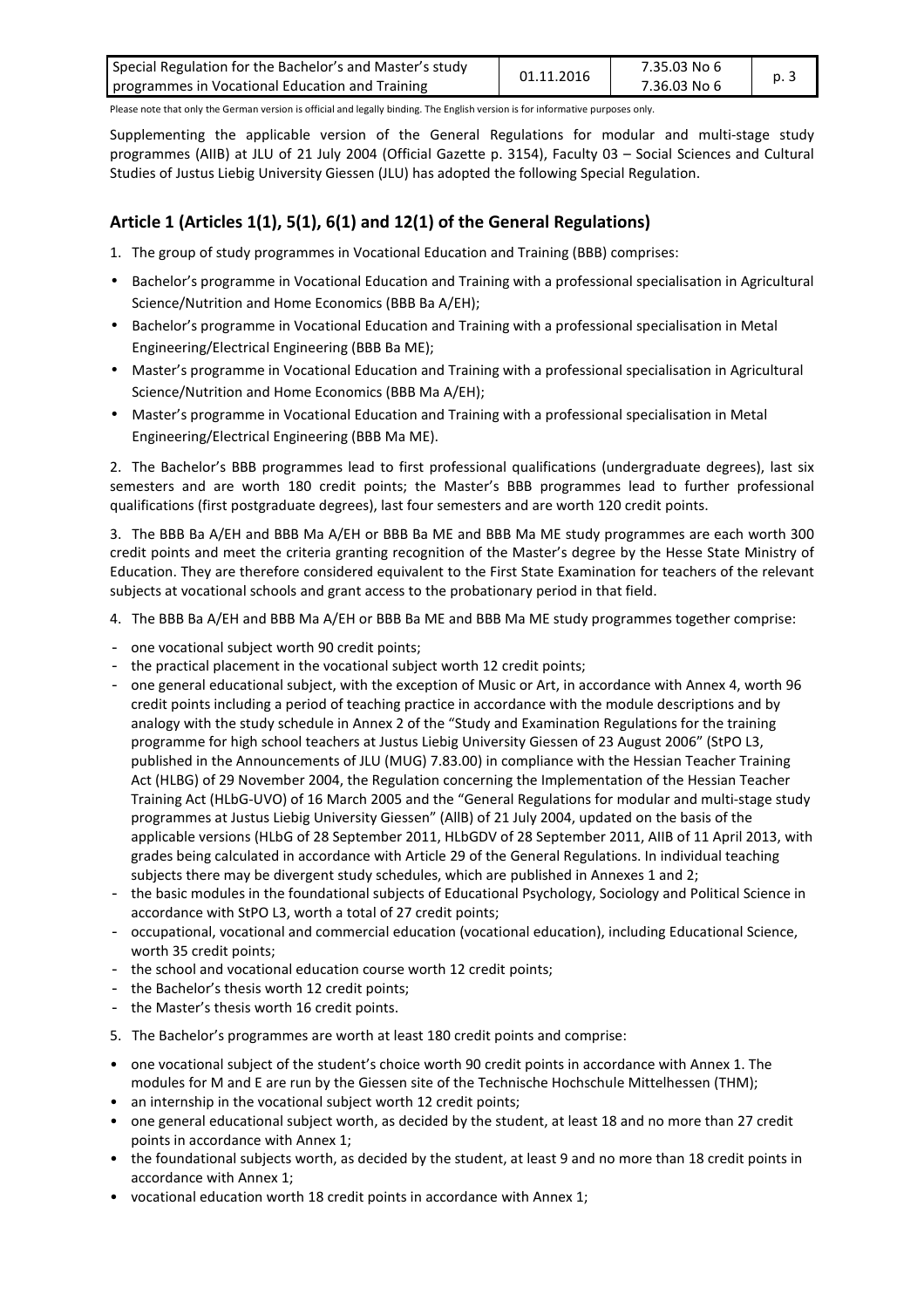| Special Regulation for the Bachelor's and Master's study | 01.11.2016 | 7.35.03 No 6 |  |
|----------------------------------------------------------|------------|--------------|--|
| programmes in Vocational Education and Training          |            | 7.36.03 No 6 |  |

- the school and vocational education course worth 12 credit points;
- a thesis module worth 12 credit points.

6. The Master's programmes are worth at least 120 credit points and comprise – depending on the credit points gained in the study components in the Bachelor's programme pursuant to Article 5 and taking account of the total scope of the study components pursuant to Article 4:

- continuation of the general educational subject begun in the Bachelor's programme and worth at least 57 and no more than 66 credit points in accordance with Annex 1 together with a period of teaching practice in a vocational school worth 12 credit points;
- the foundational subjects worth at least 9 and no more than 18 credit points in accordance with Annex 1;
- vocational education worth 17 credit points in accordance with Annex 1;
- a thesis module worth 16 credit points.

7. If the total credit points in the Bachelor's programme slightly exceeded the credit points for modules, these credit points count towards the Master's programme. Each student must have taken a Bachelor's and a Master's programme that are together worth 300 credit points.

8. The modules are described in Annex 2.

#### **Article 2 (Article 2 of the General Regulations)**

On successful completion of the Bachelor's programme, Faculty 03 at Justus Liebig University Giessen shall award the degree of Bachelor of Education (BEd) and on successful completion of the Master's programme the degree of Master of Education (MEd).

#### **Article 3 (Article 3(1) of the General Regulations)**

1. For each Bachelor's programme, a previous practical vocational placement that is the equivalent of 52 weeks of full-time work is required, in accordance with the professional subject orientation selected. Certificates are issued by the Internship Committee.

2. Criteria for admission to the individual general educational subjects, the type of certification and the type and date of certification during the study programme are set forth in Annex 3. In accordance with the rules in Annex 3, certification must be provided before or during the Bachelor's programme.

#### **Article 4 (Article 4 of the General Regulations)**

1. Bachelor's degrees that have been acquired at universities in Germany and abroad and whose structure is in line with Article 1(5) and that include evidence of a previous practical vocational placement in accordance with Article 3(1) meet the criteria for the Master's programme in Vocational Education in accordance with Article 1(1).

2. If, in accordance with Article 1(4), full evidence of overall skills cannot be provided on the basis of previous studies and the possible scope of the Master's programme in Article 1(6), the skills acquired in the previous studies will count towards the relevant Bachelor's programme in accordance with Article 1(5).

3. No admission examination is held.

4. If a Bachelor's degree has been acquired in study programmes that are not covered by these Regulations, evidence must be provided that the criteria pursuant to Article 3(2) for the Master's programme have been fulfilled.

#### **Article 5 (Article 5(2) of the General Regulations)**

If a module description stipulates that participation in one module is dependent on another module, it is sufficient for students to have registered for the examination in the module in question and not to have withdrawn from the module in accordance with Article 23(1) of the General Regulations.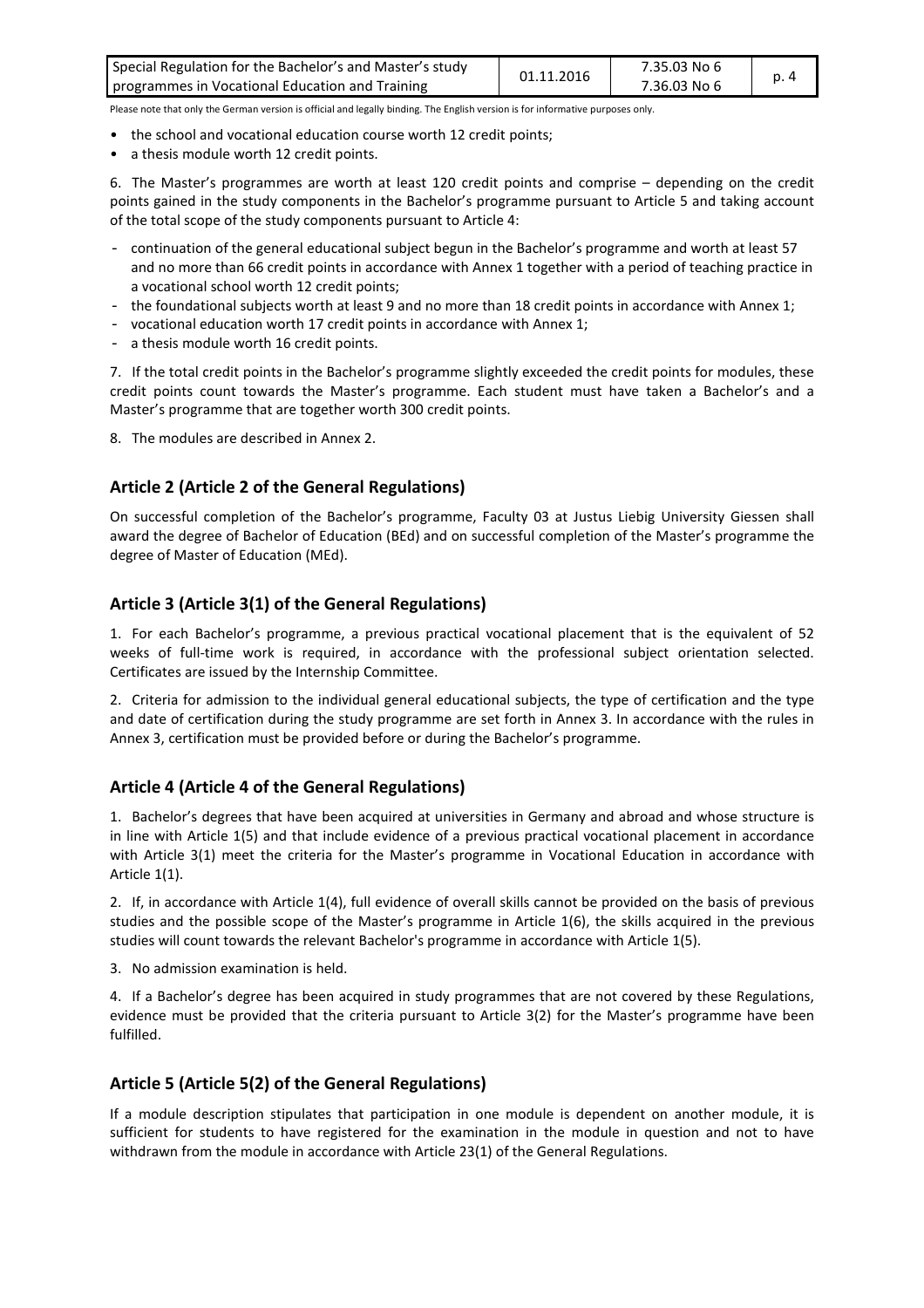| Special Regulation for the Bachelor's and Master's study | 01.11.2016 | 7.35.03 No 6 | p. 5 |
|----------------------------------------------------------|------------|--------------|------|
| programmes in Vocational Education and Training          |            | 7.36.03 No 6 |      |

#### **Article 6 (Article 9(1) of the General Regulations)**

Students must take part in practical placements in accordance with Article 1(5) or (6). Further details are stipulated in the module descriptions for the internship modules and the Internship Regulations (Annex 5).

#### **Article 7 (Article 10(1 and 3) of the General Regulations)**

1. The type of examination (during or at the end of a module) is, in each case, specified in the module descriptions (Annex 2).

2. In the case of intra-module examinations or end-of-module examinations comprising several parts, failed part examination or parts of examinations may be offset by correspondingly better examination results in other part examinations or parts of examinations, provided that this is not explicitly precluded in the module description.

3. The duty of students to attend the tuition sessions is covered by the rules in the Study and Examination Regulations for the general educational subjects, the foundational subjects and the Special Regulations for the corresponding study programmes in the vocational subject.

#### **Article 8 (Article 10(1) of the General Regulations)**

The grading procedure is stipulated in the module descriptions (Annex 2). The examination performance shall be evaluated in accordance with Articles 28 and 29 of the General Regulations.

#### **Article 9 (Article 11(1), fourth sentence, of the General Regulations)**

Students are given intensive supervision by the study programme adviser to ensure that the combination of modules from the programme components is in accordance with Article 1(5) or (6) and can be completed within the standard period of study. Individual use of the possibilities afforded is subject to approval by the Chair of the Examination Board, who may delegate standard decisions to specific academic advisers.

#### **Article 10 (Article 13 of the General Regulations)**

The study programmes may only be started in the winter semester.

#### **Article 11 (Article 16 of the General Regulations)**

- 1. The Examination Board for the Bachelor's BBB Ba A/EH programme comprises
- the holder of the professorship in Vocational Education who is seconded by Faculty 03;
- two professors seconded by Faculty 09;
- one professor seconded by Faculty 03 or Faculty 06 to cover the foundational subjects on an alternating basis, starting with Faculty 06;
- one professor seconded by Faculty 03, 04, 05, 06, 07 or 08 to cover the general educational subject on an alternating basis, starting with Faculty 04;
- the research assistant seconded by Faculty 03;
- two students seconded by Faculty 03.
- 2. The Examination Board for the Bachelor's BBB Ba ME programme comprises
- the holder of the professorship in Vocational Education who is seconded by FB 03;
- two professors seconded by Faculty 03 Mechanical and Energy Engineering and Faculty 02 Electronic Engineering and Information Technology at the Technische Hochschule Mittelhessen;
- one professor seconded by Faculty 03 or Faculty 06 to cover the foundational subjects on an alternating basis, starting with Faculty 06;
- one professor seconded by Faculty 03, 04, 05, 06, 07 or 08 to cover the general educational subject on an alternating basis, starting with Faculty 04;
- the research assistant seconded by Faculty 03;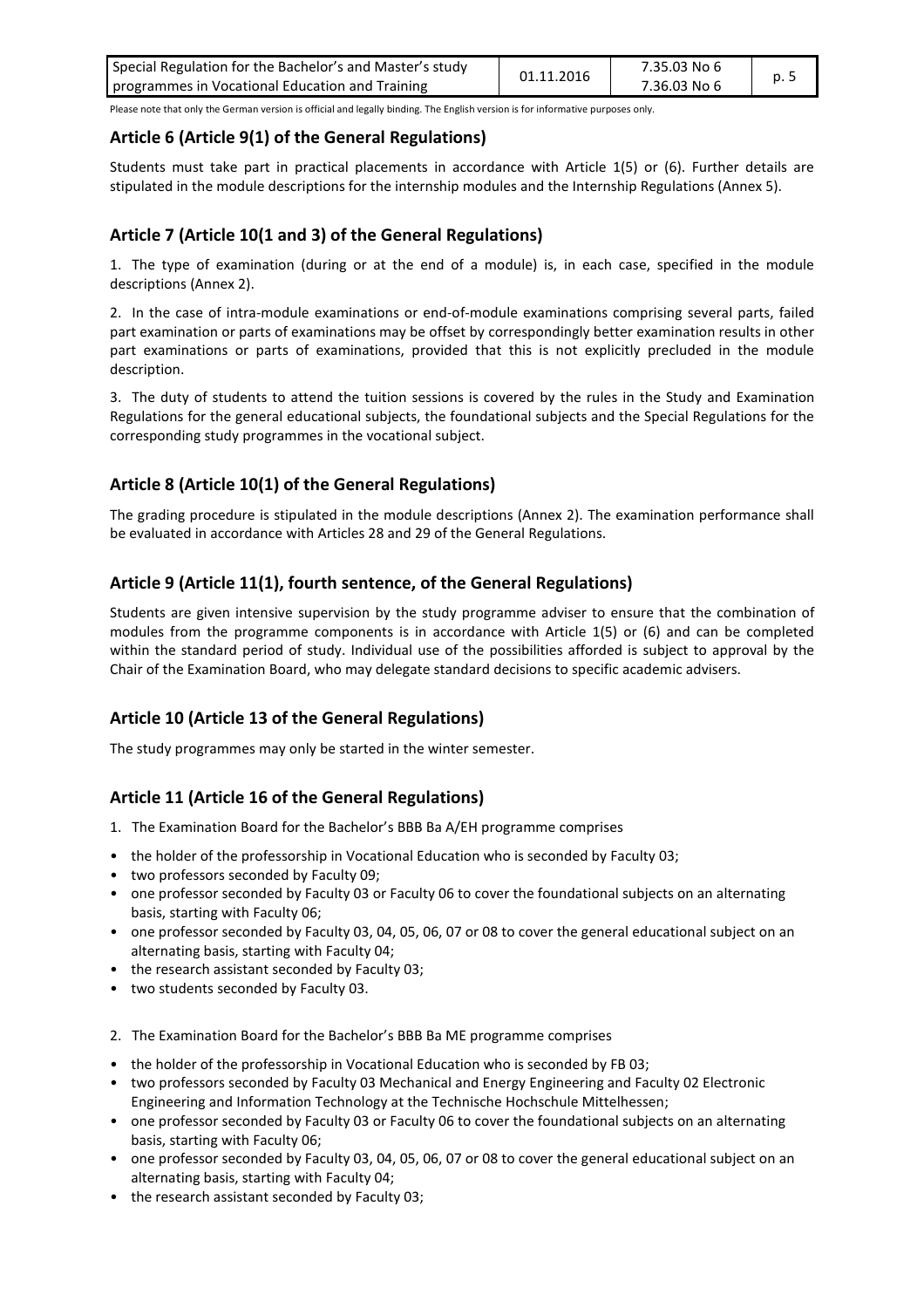| Special Regulation for the Bachelor's and Master's study | 01.11.2016 | 7.35.03 No 6 |      |
|----------------------------------------------------------|------------|--------------|------|
| programmes in Vocational Education and Training          |            | 7.36.03 No 6 | p. 6 |

- two students seconded by Faculty 03.
- 3. The Examination Board for the Master's BBB Ma A/EH programme comprises
- the holder of the professorship in Vocational Education who is seconded by Faculty 03;
- two professors in Educational Science who are seconded by FB 03;
- one professor seconded by Faculty 03, 04, 05 or 06 to cover the humanities subject on an alternating basis, starting with Faculty 04;
- one professor seconded by Faculty 07 or 08 to cover the general science subjects on an alternating basis, starting with Faculty 07;
- the research assistant seconded by Faculty 03,
- two students seconded by the Faculty.
- 4. The Examination Board for the Master's BBB Ma ME programme comprises
- the holder of the professorship in Vocational Education who is seconded to Faculty 03;
- two professors in Educational Science who are seconded by Faculty 03;
- one professor seconded by Faculty 03, 04, 05 or 06 to cover the humanities subject on an alternating basis, starting with Faculty 04;
- one professor seconded by Faculty 07 or 08 to cover the general science subjects on an alternating basis, starting with Faculty 07;
- the research assistant seconded by Faculty 03;
- two students seconded by the Faculty.

#### **Article 12 (Article 20(1) of the General Regulations)**

1. In the Bachelor's programme the thesis must be written in the vocational subject, a combination of the vocational subject and occupational, vocational and business education or in the field of occupational, vocational and business education.

2. When students register for the thesis module in the Bachelor's programmes, they must present the following documentary evidence:

- The practical placements (internships) in the vocational subject and vocational educational must have been completed;
- The criteria for studying the general educational subject must be fulfilled;
- In the vocational subject, students must have completed 3/4 of the modules successfully, as per the study schedule. In all other modules there must have been a first examination attempt;
- In the general educational subject, the foundational subjects and vocational education, students must have attended in all (rounded down) 2/3 of the required modules; half these modules must have been completed successfully and in the other half, with the exception of one module, there must have been a first examination attempt.

Exceptions are determined by the Examination Board.

3. In the Master's programme, the thesis must be written in occupational, vocational and business education, in the general educational subject or in a combination of occupational, vocational and business education and the general educational subject.

4. When students register for the thesis module in the Master's study programmes, they must provide the following documentary evidence:

- The practical placement (internship) in the general educational subject must have been completed;
- The criteria for studying the general educational subject must be fulfilled, unless documentary evidence was provided for the Bachelor's programme;
- In the general educational subject, the foundational subjects and vocational education, students must have attended in all (rounded down) 3/4 of the required modules; half these modules must have been completed successfully and in the other half, with the exception of one module, there must have been a first examination attempt.

Exceptions are determined by the Examination Board.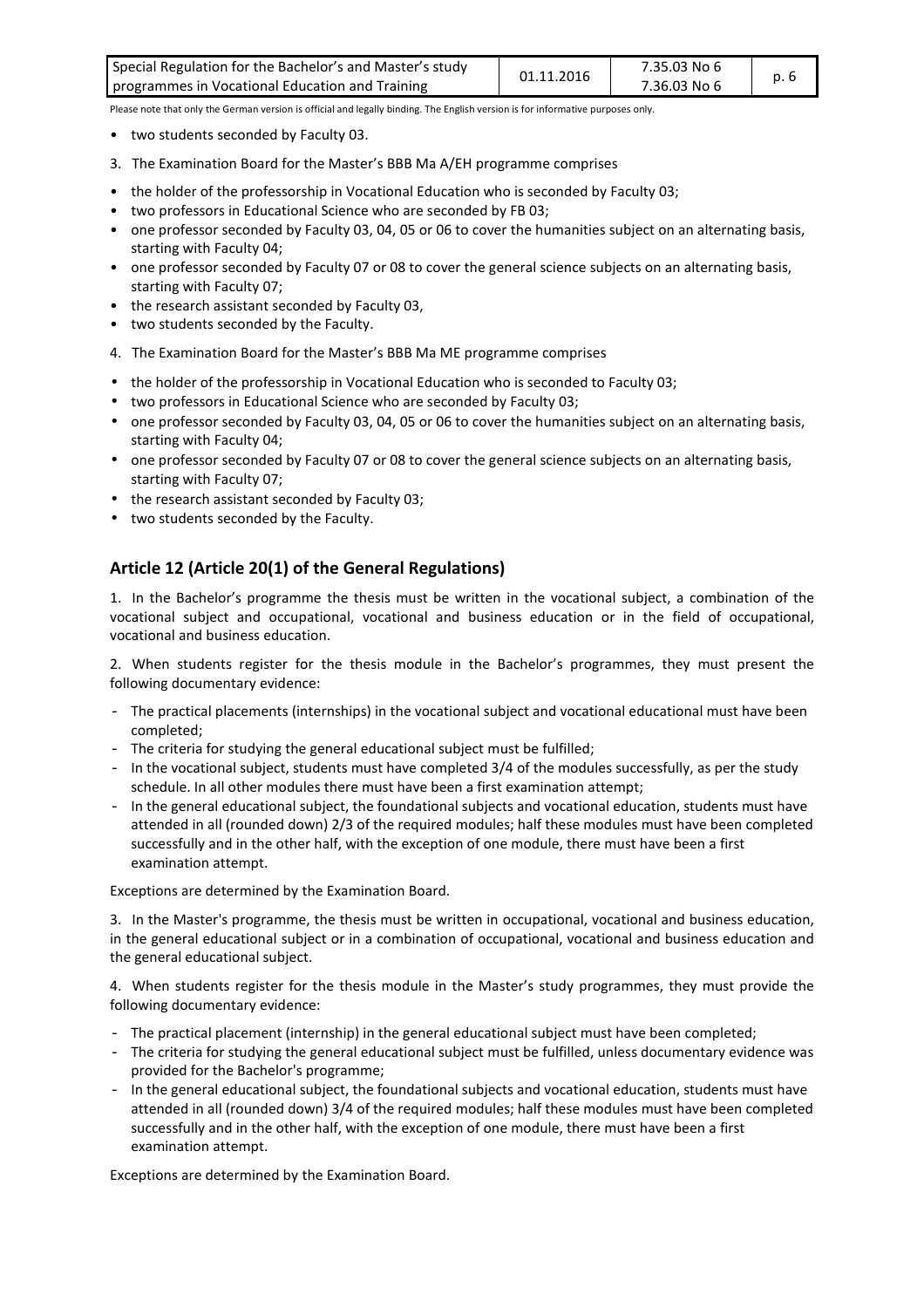| Special Regulation for the Bachelor's and Master's study | 01.11.2016 | 7.35.03 No 6 |  |
|----------------------------------------------------------|------------|--------------|--|
| programmes in Vocational Education and Training          |            | 7.36.03 No 6 |  |

#### **Article 13 (Article 20(3) of the General Regulations)**

Students must present their transcripts of records when registering for a thesis module.

#### **Article 14 (Article 25(2) of the General Regulations)**

An oral examination shall last at least 15 minutes and no more than 30 minutes per examinee.

#### **Article 15 (Article 25(5), second sentence, of the General Regulations)**

A written examination shall last no less than 45 minutes and no more than 120 minutes.

#### **Article 16 (Article 26(1) of the General Regulations)**

The thesis is part of a thesis module.

#### **Article 17 (Article 26(4) of the General Regulations)**

Subject to application by the examinee and approval by the Examination Board, the thesis may be written in English provided that its evaluation can be ensured.

#### **Article 18 (Article 26(5) of the General Regulations)**

1. The thesis in the Bachelor's programme shall be issued by the Examination Board at the end of the fifth semester at the earliest. The time allowed for writing the thesis is 10 weeks. Exceptions are determined by the Examination Board.

2. The thesis in the Master's programme shall be issued by the Examination Board at the end of the third semester at the earliest. The time allowed for writing the thesis is 12 weeks. Exceptions are determined by the Examination Board.

#### **Article 19 (Article 26(6) of the General Regulations)**

The thesis topic may be rejected once within a period of up to four weeks following its issue.

The criterion for rejecting the thesis topic is that unforeseen difficulties in gathering material have arisen and have been documented. Following rejection, a new topic shall be issued immediately and may not be rejected.

#### **Article 20 (Article 30(2), second sentence, of the General Regulations)**

A pass is obtained in the Bachelor's or Master's programme if a pass is obtained in all compulsory modules in the study schedule within the time frame stipulated in Article 1(5) and (6) and studies worth 180 credit points in the Bachelor's programme or 120 credit points in the Master's programme have been completed. Study components are balanced out in accordance with Article 1(7).

#### **Article 21 (Article 31(1) of the General Regulations)**

1. The professional placement does not count towards the overall grade for the Bachelor's study programme.

2. The weighted grade for the thesis module in the Bachelor's study programme is calculated by multiplying the grade by 24. For the Master study programme, the grade is multiplied by 36.

- 3. The overall grade for the Bachelor's study programme is calculated as follows:
- a) A total result is calculated for the vocational subject modules in accordance with Article 1(5), first indent. To that end, the grades for all modules to be graded are multiplied by the credit points allocated to the module (weighted module grades) to give the total of the weighted module grades.
- b) A total result is calculated in the modules for the general educational subject, the foundational subject, occupational, vocational and business education and the general professional placement, in accordance